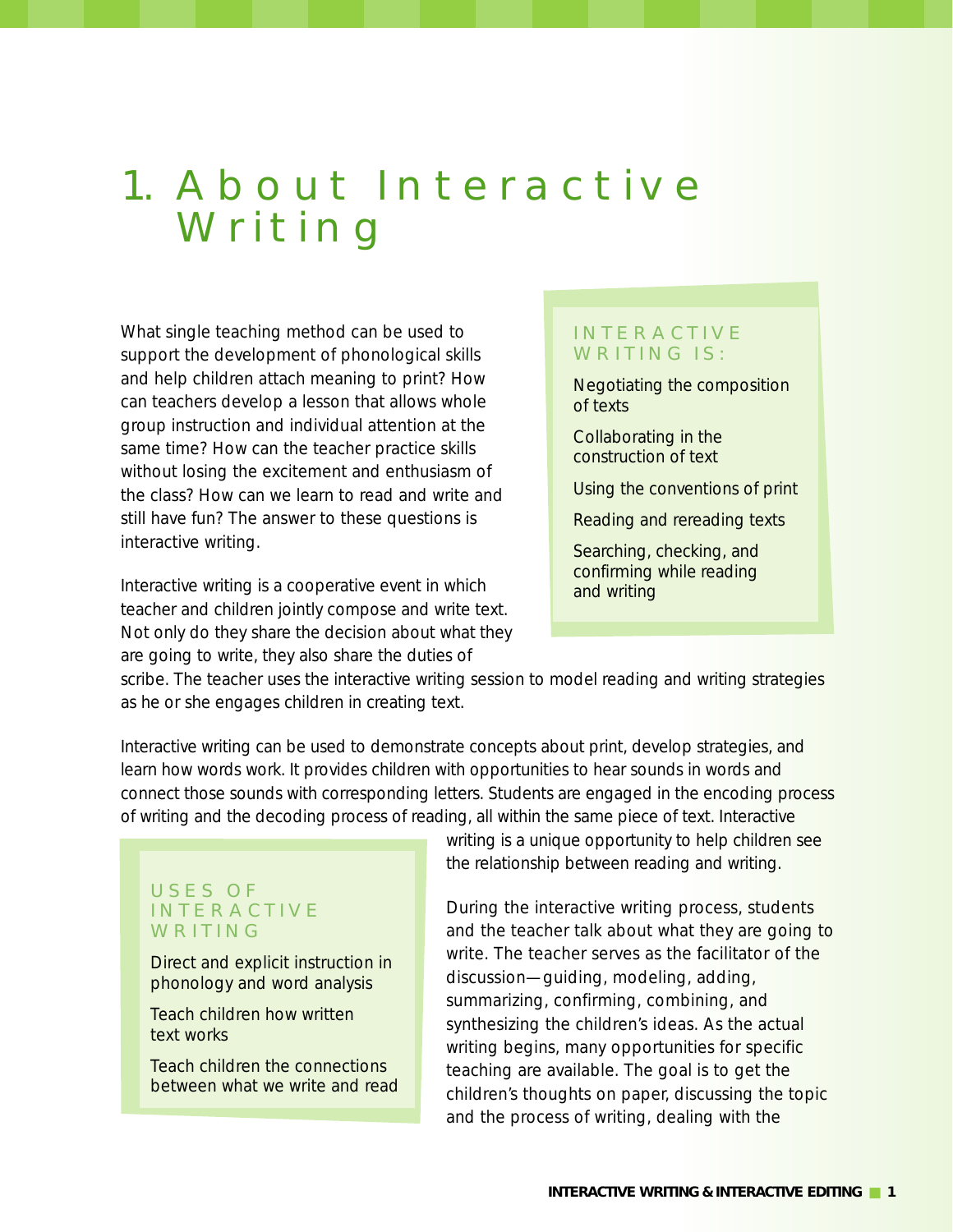conventions of print, and working on grammar, spelling, punctuation, letter formation, phonics, and voice. As children become more proficient writers, lessons can focus on style and writing for different purposes.

The finished writing is displayed in a way that allows for continued use as a text for shared reading or independent reading. The work is not as neat as teacher writing or commercial posters, but children are more likely to use it as a source of information because of the



#### VALUES OF INTERACTIVE WRITING

*Demonstrates concepts about print, early strategies, and how words work*

*Provides opportunities to hear sounds in words and connect sounds with letters*

*Helps children understand the decoding and encoding process in reading and writing*

*Increases spelling knowledge*

ownership that comes with their involvement in the writing process. The goal of interactive writing is that the skills learned will transfer to students' independent writing and support the development of reading skills as well.

There is no one right way to do interactive writing. Interactive writing involves teacher choices based on observation of student needs, and uses the grade level curriculum and district and state standards. Teachers can begin with basic procedures and use interactive writing for more advanced purposes as they become more familiar with the procedures.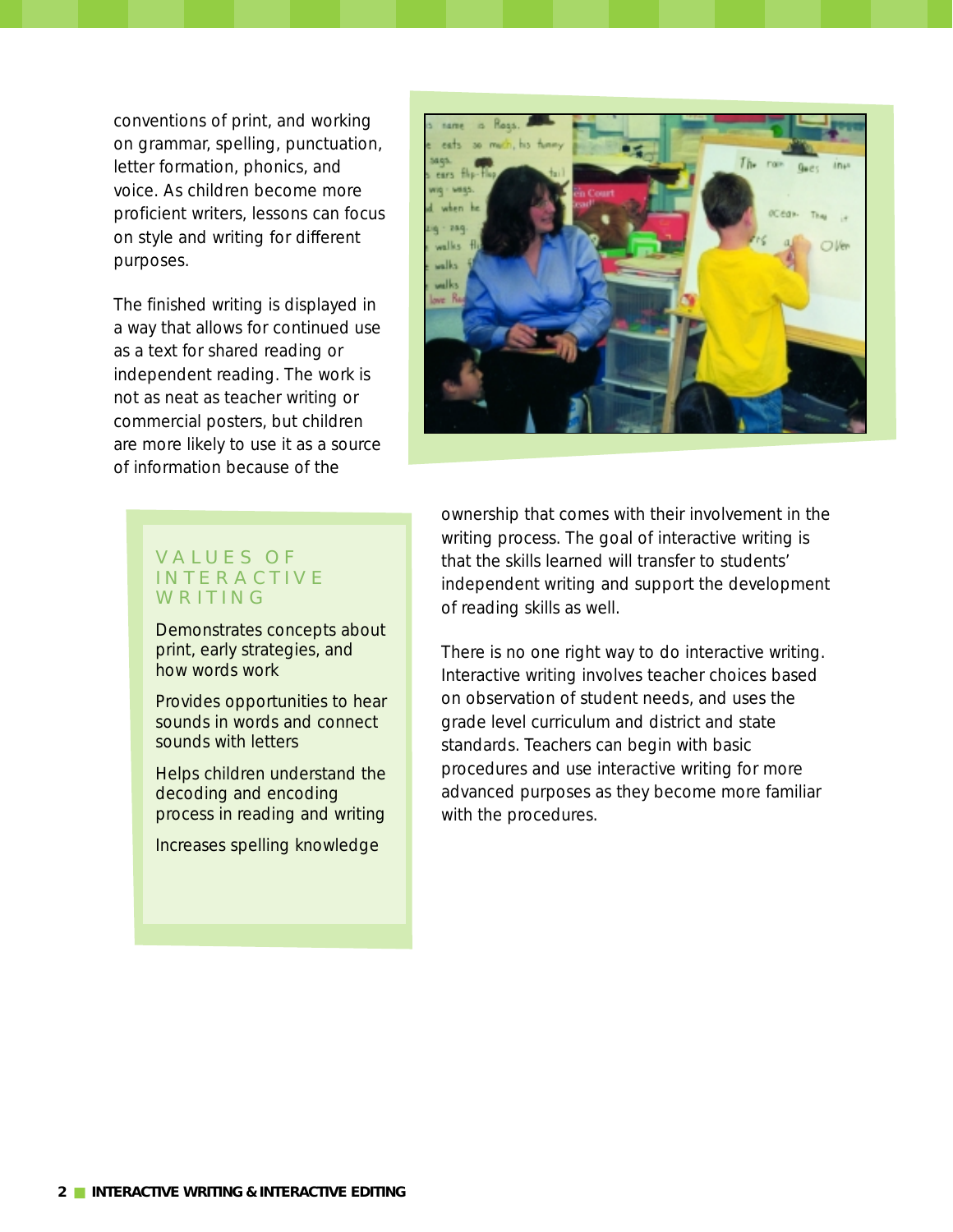# 4. Interactive Writing Activities

## Activity 1 Alphabetic Principle Letter Recognition

#### Goal

Students will recognize and name each letter of the alphabet.

### Area of Study

Language Arts

#### Interactive Writing Type Innovation

#### Resources

Variety of alphabet books, sentence strips Pocket chart, name chart

#### Lessons

- Read aloud an alphabet book. Choose a book that has a repetitive pattern and displays capital and lowercase letters in enlarged text on each page.
- Determine that the class will create a literacy center, using the names of the students in the class.
- Establish a sentence pattern similar to the one in the book. Interactively write the sentence pattern on sentence strips and display them in a pocket chart.
- Direct the students to write their names on individual sentence strips. Collect the strips.
- Choose one student's name card. Ask the students to name the first letter of that student's name.
- Help the students to choose an animal name that begins with the same letter to complete the student's sentence. Use a lowercase letter as the first letter of that word.
- Write a matching capital and lowercase letter for each child's sentence. Read each sentence as it is completed. For example, "Tt, My name is Tiana, and my best friend is a tiger."



Students manipulate and read these sentences about themselves during literacy centers.

- Complete this activity over several days. Model the procedures of the center for the students. Remind them that the letter displayed must match the student's name and the animal displayed.
- Reread different sentences often, emphasizing letter names.

#### Extensions

- Have the students illustrate their own sentences. Use the sentences and illustrations to make a class book.
- Make name cards on sentence strips for each child. Take attendance in the morning by showing each child's name and saying, "Good morning, Rebecca. Rebecca starts with *R*."

#### Additional Resources

Bayer, J. *A My Name is Alice*. Penguin Putnam Books for Young Readers, 1984. ISBN 0803701233

Carlson, J. *ABC, I like Me*. Viking Penguin, 1997. ISBN 0670874582

Slate, J. *Miss Bindergarten Gets Ready for Kindergarten*. NAL, 1996. ISBN 0525454462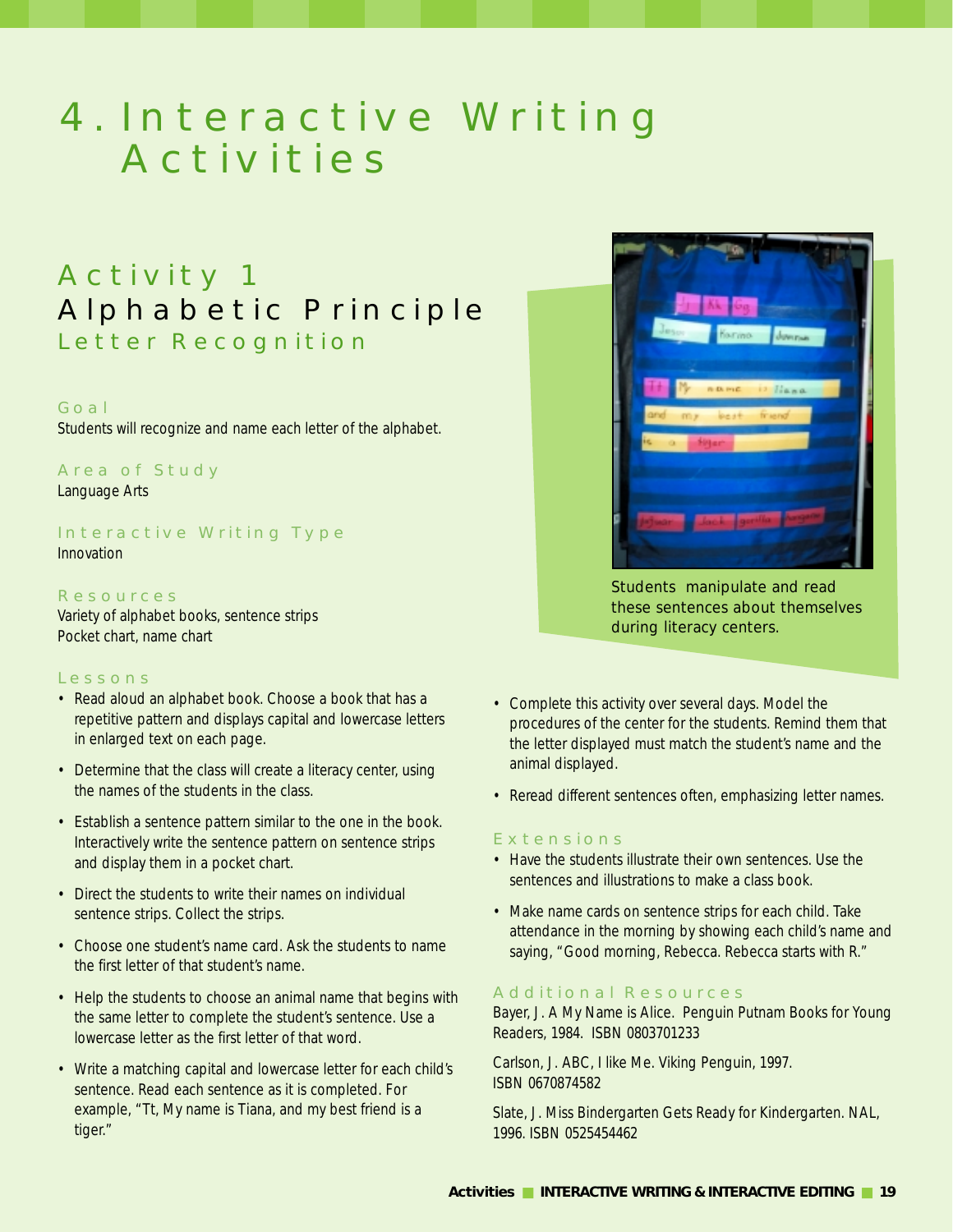### Activity 7 Concepts about Print One-to-one Matching

#### Goal

Students will point to each word as it is read orally.

#### Areas of Study Language Arts, Social Studies

### Interactive Writing Type

Negotiation

#### Resources

Variety of books about farms Enlarged picture of a farmer

#### Lessons

- Read aloud many books about farms.
- Ask the students to share what they know about farmers.
- Talk about how farmers look and how their clothes and tools are different than other community helpers.
- Using an enlarged shape of a farmer, negotiate labels for the farmer's clothes. Make sure the labels include adjectives so that the text is composed of short phrases rather than single words.
- As each new label is negotiated, make sure to count each word so that the students are made of aware of word boundaries.
- Reread the text with the students frequently, demonstrating how to point to each word as it is read.
- Encourage the children to practice one-to-one matching by asking individuals to point and lead the class in reading.

#### Extensions

- Create a literacy center that allows students to practice oneto-one matching skills. Provide a variety of pointers that they can use to "Read the Room," pointing to words as they read.
- Encourage the students to write additional text about farms and farmers.

#### Additional Resources

Brown, M.W. *Big Red Barn*. HarperCollins Children's Books, 1989. ISBN 0060207485

Ember, K., and Kleinberg, N. *Old MacDonald Had A Farm*. Western Publishing Company, Inc., 1997. ISBN 0307988066

Sloat, T. *Farmer Brown Goes Round and Round*. Darling Kindersley Publishing, Inc., 1999. ISBN 0789425122

Tafuri, N. *This Is The Farmer*. Greenwillow Books, 1994. ISBN 0688094686

Waddell, M. *Farmer Duck.* Candlewick Press, 1996. ISBN 1564025969

Children often return to their own writing to read while pointing carefully to each word.

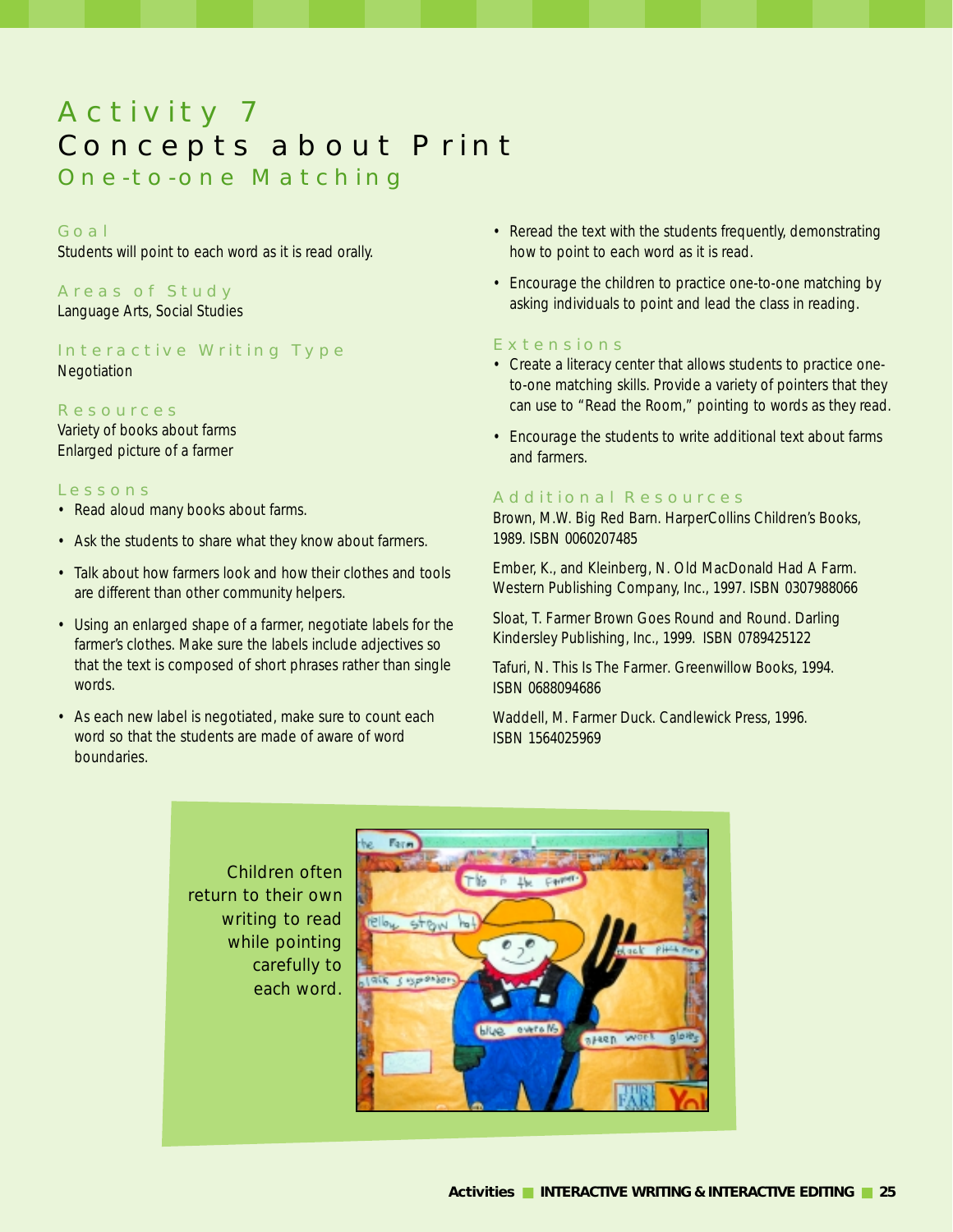## Activity 17 Phonemic Awareness & Phonics Rhyming

#### Goal

Students will hear and identify rhyming words.

Areas of Study Language Arts, Nursery Rhymes

Interactive Writing Type **Transcription** 

#### Resources

Various nursery rhyme books Large shape of nursery rhyme character Magna Doodle

#### Lessons

- Read aloud many nursery rhymes. Encourage the students to join in, singing and chanting rhymes.
- Reread the same rhymes many times, until the students become familiar with the nursery rhymes. On subsequent readings, pause at the rhyming words to see if the students begin to supply missing words.
- As the students are able to recite each of the nursery rhymes, engage them in an interactive writing of the rhymes.
- Discuss the idea that we can write and read things that we think and say.
- Talk about why the piece is called a rhyme, and point out the words that rhyme.
- When writing the rhyming words, elicit other rhyming words from the students.
- Write these additional rhyming words on the Magna Doodle, or have the students hear and recognize the rhyme at an aural level.

#### Extensions

- Reduce the actual interactive writing piece on a copy machine. Make copies that the students can keep in individual poetry books. Illustrate and read rhymes during independent reading time.
- Create literacy centers that focus on the nursery rhymes. Students can recite the rhymes while manipulating flannel board pieces, or they can create puppets to use for roleplaying.



This nursery rhyme was sung, chanted, and read aloud many times before the actual interactive writing lesson took place.

• Create and paint nursery rhyme characters to add to the interactive writing display.

#### Additional Resources

Opie, I. *My Mother Goose Library*. Candlewick Press, 2000. ISBN 076361178

Trapani, I. *The Itsy Bitsy Spider*. Charlesbridge Publishing, Inc., 1992. ISBN 1879085771

Trelease, J., and Prelutsky, J. *Read Aloud Rhymes For the Very Young*. Alfred A. Knopf, 1986. ISBN 0394872185

Wright, B. F. *The Real Mother Goose*. Scholastic, Inc., 1994. ISBN 0590225170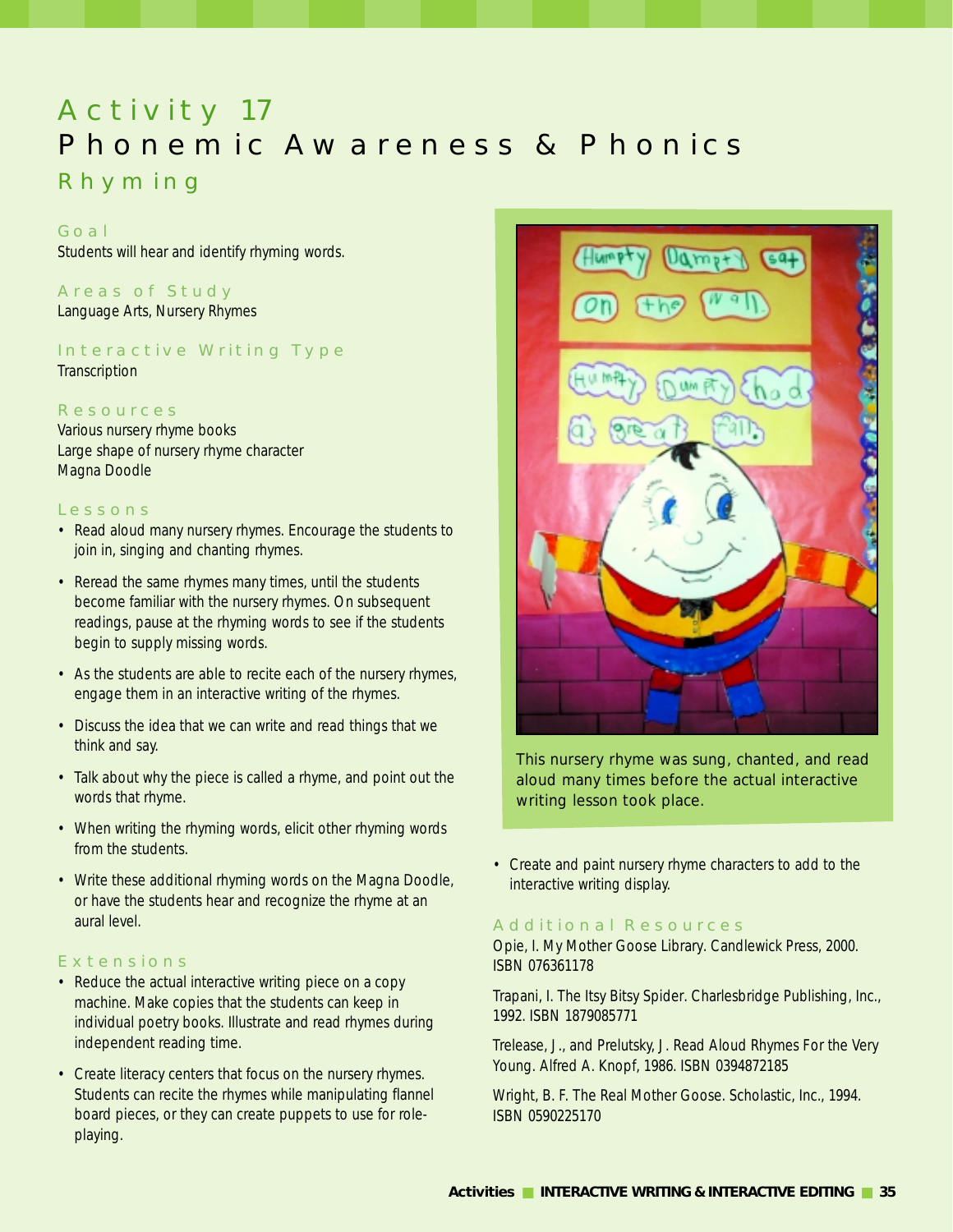## Activity 27 Phonemic Awareness & Phonics High Frequency Words

#### Goal

Students will learn to spell and read high frequency words.

Area of Study Language Arts

Interactive Writing Type

**Transcription** 

#### Resources

High interest texts of poetry that contain repeated use of targeted high frequency words Highlighter tape

#### Lessons

- Read aloud selections of poetry and focus on one poem that the students particularly enjoy.
- Engage students in an interactive writing of the poem. Since the text does not have to be negotiated, the teacher and students are free to concentrate on specific high frequency words.
- As targeted high frequency words come up in the text, point them out as words the students will see all the time when they are reading. Explain that this is why it is important for them to learn to read and spell these words quickly and easily.
- Teach the students how to learn to spell and read a new word. First, have them look at the correct spelling and form a mental picture of the word. Then, have them write the word in the air while spelling it aloud several times. Have the students close their eyes, visualize the word, write the word in the air, and check the spelling against the correct spelling in the interactive writing text.
- Explain that the students may use the same procedure when learning to spell any other word.
- After completing the writing, return to the text and highlight the targeted high frequency word as many times as it occurs in the text with colored highlighter tape.
- Encourage the students to return to the piece often in order to help make connections to the word and see it used in context.

Here is a first grade transcription of the poem "I Like Bugs." The class learned the word *like* while writing this piece interactively.



#### Extensions

- Create a literacy center that allows the students to search for and write high frequency words. Have them read the text that is on display in the room and search for a targeted high frequency word. Have them write the word each time they locate it in a piece of text to reinforce correct spelling.
- Rewrite the poem on sentence strips and cut the words apart. As a class, rebuild the poem in a pocket chart and reread it. Point out the high frequency word and show the children how to use this known word to self-monitor when they are writing.
- Create a word wall in the classroom. Add high frequency and high utility words to the wall. Use the word wall as a reference during interactive writing and encourage students to use this resource during independent writing.

#### Additional Resources

Kennedy, X. J., and Kennedy, D. *Talking Like the Rain: A Readto-Me Book of Poems*. Little, Brown & Company, 1992. ISBN 0316488895

Opie, I. *A. My Very First Mother Goose.* Candlewick Press, 1996. ISBN 1564026205

Prelutsky, J. *Ride A Purple Pelican*. William Morrow & Co., 1997. ISBN 0688156258

Sendak, M. *Chicken Soup with Rice: A Book of Months.* HarperCollins Children's Books, 1990. ISBN 006443253X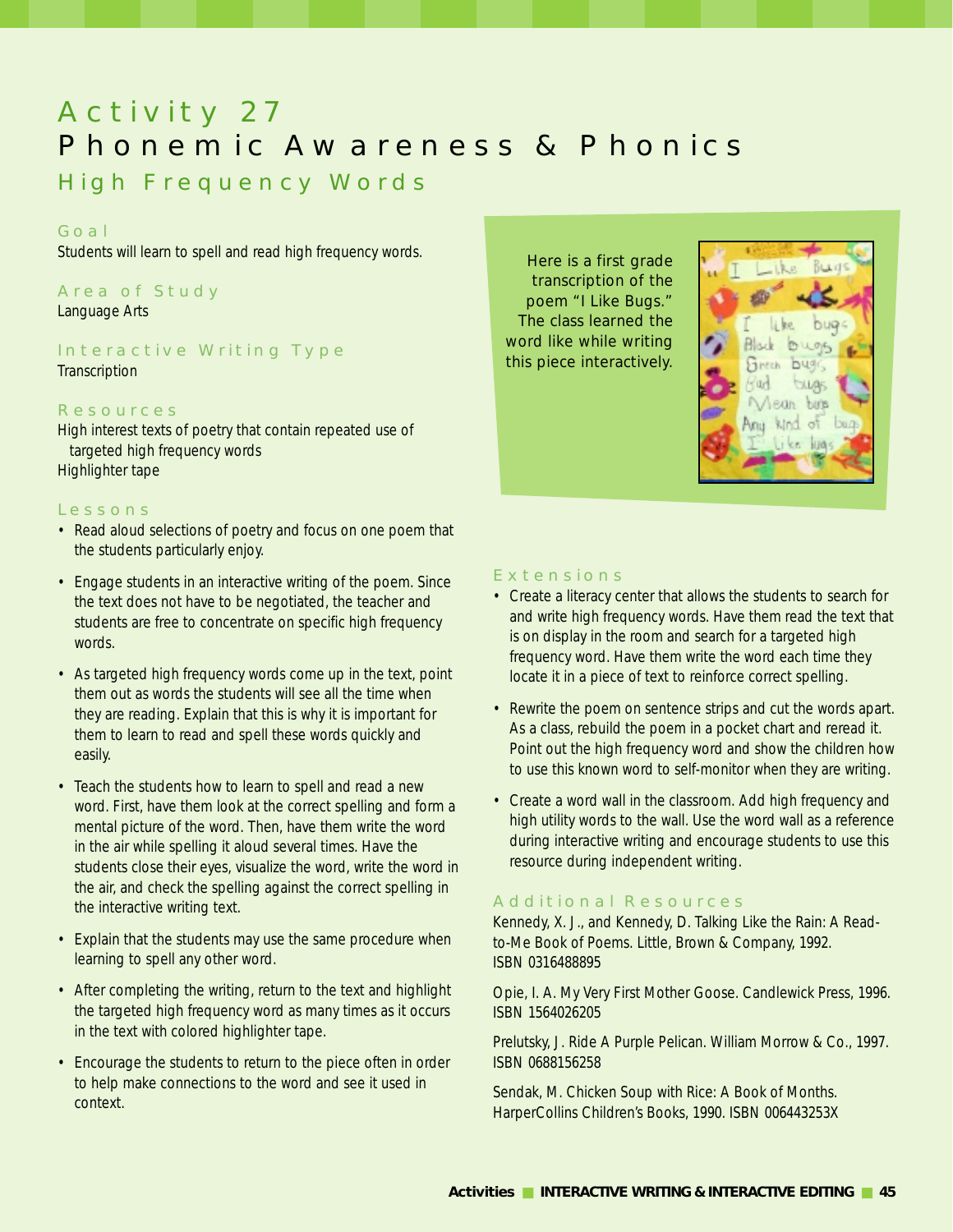## Activity 38 Written Language Conventions Parts of Speech

#### Goal

Students will recognize and identify parts of speech.

Area of Study Language Arts

#### Interactive Writing Type

**Negotiation** 

#### Resources

Shared readings, poems, and short stories in a variety of genre

#### Lessons

- Select a shared reading piece that has many examples of a particular part of speech.
- Focus the students' attention on one part of speech at a time. Read the text together and help them identify the appropriate words.
- Provide many opportunities for the students to learn about each part of speech through the context of many texts.
- During subsequent rereadings, encourage the students to demonstrate understanding by using movement activities. They might act out verbs or clap nouns.
- Negotiate a class definition of a part of speech you have been learning about. Interactively write the class constructed definition and display this in the classroom as a reference.
- Go through this same process while the students learn other parts of speech.

#### Extensions

- Create a literacy center that allows students to practice identifying parts of speech. They can search through familiar shared readings or interactive writing to locate specified parts of speech. These can be recorded on sheets of paper.
- Challenge the students to read a passage of text from a content area textbook and list all the words of a particular part of speech.
- During independent writing, encourage the students to use what they have learned to make their writing more interesting.



There is no doubt that this class of third graders knows the definition and usage of nouns, adverbs, and adjectives.

#### Additional Resources

Cleary, B. *A Mink, a Fink, a Skating Rink: What is a Noun?*  Lerner Publishing Group, 2000. ISBN 1575054175

Heller, R. *Up, Up, and Away: A Book about Adverbs.* Putnam Publishing Group, 1998. ISBN 0698116631

Heller, R. *Many Luscious Lollipops: A Book about Adjectives.* Putnam Publishing Group, 1991. ISBN 0448031515

Katz, B. *25 Great Grammar Poems and Activities.*  Scholastic, Inc., 1999. ISBN 0590983652

Maizels, J., and Petty, K. *The Amazing Pop-Up Grammar Book.* Penguin, USA, 1996. ISBN 0525455809